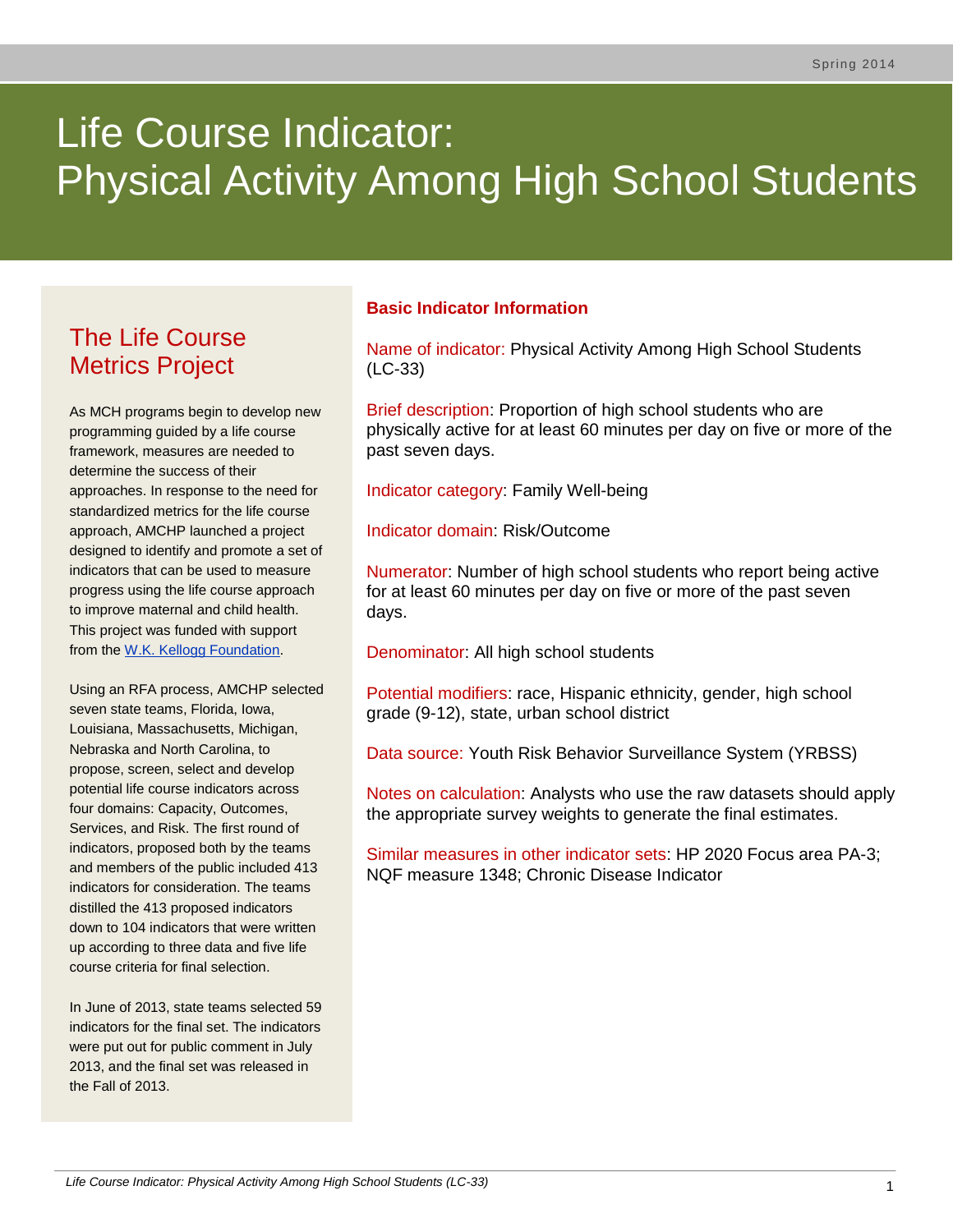## **Life Course Criteria**

#### *Introduction*

The Centers for Disease Control and Prevention (CDC) recommends children and adolescents should participate in 60 minutes or more of physical activity each day.<sup>3</sup> Most of this activity should come in the form of moderate- or vigorousintensity aerobic activity, which is defined as activity that increases heart rate and makes you breathe hard for some of the time.<sup>3</sup> Moderate physical activity is activity such as brisk walking, while vigorous physical activity is an activity that involves mostly running. Two other types of physical activity include muscle strengthening (gymnastics, pushups, sit-ups, etc.) and bone strengthening (jumping, hopping, jump roping). The majority of adults and adolescents in the United States do not achieve CDC recommended activity levels.<sup>4</sup> According to YRBSS, only 49.5 percent of high school students reach recommended physical activity levels nationally and these percentages drop for racial/ethnic minorities as well as females. Intervention is needed to improve this indicator overall and within specific populations in order to improve health and equity.

Regular physical activity decreases the risk of the leading causes of morbidity and mortality in the United States including high blood pressure, heart disease, diabetes, obesity, and certain types of cancer.<sup>5,6</sup> An active lifestyle during early childhood and youth increases the chances that an individual will remain active in adulthood,<sup>7</sup> making intervention in youth particularly important. Physical activity has the ability to improve intergenerational health as well as individual health. Healthy weight prior to pregnancy can improve birth outcomes and lowers risk for maternal morbidity and mortality. Regular physical activity throughout pregnancy can help women control their weight, make labor more comfortable, and reduce their risk of pregnancy complications and postpartum depression. 8, 9, 10 In addition, parents that maintain a healthy weight by modeling a healthy lifestyle are setting good examples for their children to follow to maintain better health outcomes as adults.

#### *Implications for equity*

National data from the 2011 YRBSS shows Black, Asian, and Hispanic high school students are less likely to achieve at least 60 minutes of physical activity on five or more days of the last week compared to White high school students.<sup>4</sup> Children of low socioeconomic status (SES) also achieve fewer minutes per day of moderate to vigorous physical activity than high SES children.<sup>11</sup> Racial/ethnic minority and low SES youth living in urban, low-resource communities have barriers to adequate physical activity in school and outside of school. Access to school sports facilities and equipment storage space increase recreational opportunities among youth, which is associated with increased levels of physical activity.<sup>12</sup>Low-income schools suffer from limitations in providing these and other resources, which is likely a contributor to the inverse relationship that has been observed between a school's median household income and average body mass index.<sup>12</sup> Outside of school, low SES, urban neighborhoods may lack infrastructure necessary for activity such as sidewalks, or may not be safe enough for outdoor activity. A study examining data from the National Longitudinal Study of Adolescent Health found low SES adolescents were more likely to live in an area without a physical activity or recreation facility and these adolescents were at a greater risk for not achieving adequate moderate to vigorous physical activity levels.<sup>13</sup> Even when there are recreation facilities available in low-income communities, the quality of those facilities is typically not on par with facilities in high-income communities.<sup>14</sup>

Disparities in attaining recommended physical activity levels also exist by gender. Girls are less active than boys at all ages, and many females experience a transition away from sport and physical activity in early adolescence that leads to a sedentary lifestyle in later adolescence.<sup>15</sup> Nationally, only 38.5 percent of female high school students achieve 60 minutes of physical activity on five or more days per week compared with 59.9 percent of high school males. Racial/ethnic minority females fare even worse with only 31.9 percent of Black, 33 percent of Hispanic, and 24.7 percent of Asian high school females reaching recommended activity levels.<sup>4</sup> Limited involvement in physical activity by high school age females may be due to social constraints. Girls in a study by Youngbult, Schinke, and McGannon (2011) listed numerous social reasons such as judgment for not being good enough, not having other active friends, or lack of peer support in sports as reasons for limited participation in physical activity.<sup>15</sup>

#### *Public health impact*

Physical inactivity is a contributing factor to some of the most prevalent and costly public health issues in the U.S. Sedentary lifestyle is highly correlated with overweight and obesity,<sup>16</sup> which are risk factors for heart disease, stroke, type II diabetes and certain types of cancer.<sup>17</sup> Health care and lost productivity costs associated with obesity are \$147 billion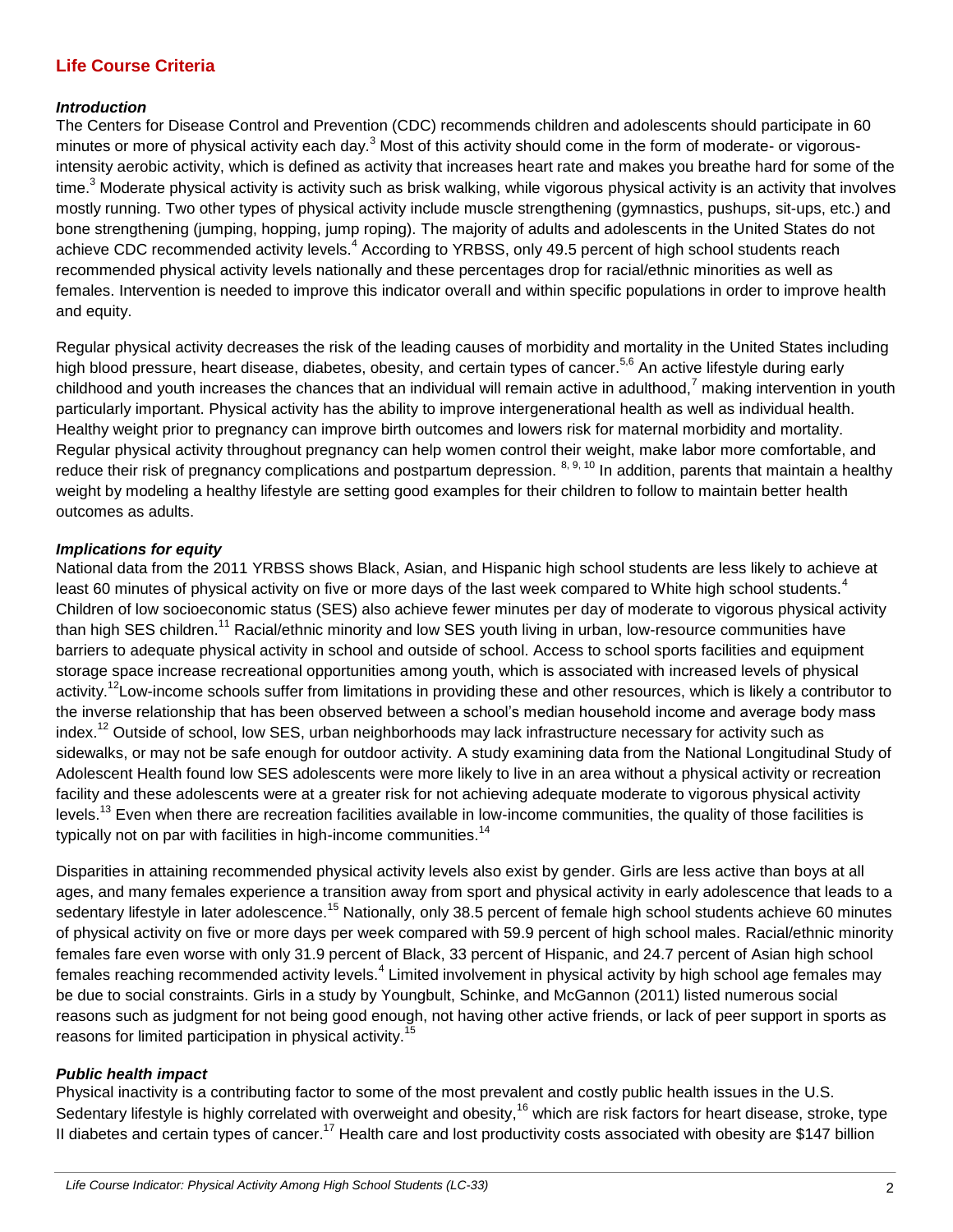annually in the United States and are expected to increase by \$48 billion annually by 2030.<sup>17</sup> Much of these costs fall on government funded health care as estimates for the percentage of health care costs that are financed through Medicaid and Medicare are as high as 50 percent.<sup>18</sup> Economic models show if just 10 percent of U.S. adults began a regular walking program, approximately \$5.6 billion in heart disease costs could be eliminated, yet, 56 percent of adults report they do not engage in any vigorous activity at all.<sup>19</sup>

Randomized control trials have found increasing physical activity results in weight loss and decreases in body fat composition, indicating increasing physical activity is an effective intervention against obesity.<sup>16</sup> Adequate physical activity also has a role in chronic disease prevention that is independent from overweight or obesity. Research suggests inactivity and low cardiorespiratory fitness are independently equal predictors of mortality as overweight and obesity.<sup>16</sup> Developing physically active habits in youth is critical to successfully achieving a rise in physical activity among the U.S. population as tracking physical activity levels has shown moderate to high stability throughout life periods.<sup>7</sup>

In addition to affecting important physical health outcomes in both adolescence and adulthood, increasing physical activity in youth could help to achieve improved academic outcomes.<sup>20</sup> Studies have found positive associations between schoolbased physical education, recess, classroom physical activity, and extracurricular physical activity with academic performance indicators such as grades and standardized test scores as well as improved cognitive skills and attitudes.<sup>20</sup>

#### *Leverage or realign resources*

The health care sector currently has emerging opportunities for engagement in increasing physical activity for high school students through prevention provisions in the Affordable Care Act (ACA). Children under the age of 21 are eligible for preventive and comprehensive health services under the Medicaid Early and Periodic Screening, Diagnostic, and Treatment (EPSDT) benefit.<sup>21</sup> The screening component of EPSDT entitles children to periodic physical examinations as well as health education, which enables discussions surrounding health concerns between children, their parents, and a health care provider. These discussions present an opportunity for health care providers and parents to discuss increasing physical activity in children who are not meeting recommended levels. Additionally, section 4108 of the ACA authorizes grants to states to provide initiatives or programs to Medicaid enrollees to accomplish a number of chronic disease prevention goals that are related to physical inactivity including lowering blood pressure, avoiding the onset of diabetes, and controlling or reducing weight.<sup>21</sup> These initiatives may be geared toward youth as Medicaid beneficiaries of all ages are eligible to be the target of these programs.

The education sector is an equally important partner in improving the high school students' physical activity indicator. More than 49.8 million students can be impacted by working with public schools, and 14.9 million of these are in grades nine through 12.<sup>22</sup> Schools have an added stake in the issue of students' sedentary lifestyle as educational outcomes have been tied to physical activity in a number of studies.<sup>20</sup> Physical education (PE), recess activity plans, improved recess space design, and classroom activity breaks have all produced increases in the amount of moderate to vigorous physical activity in students, with classroom activity breaks also yielding improvements in students' on-task behavior.<sup>22</sup> Quality PE is key in developing activity patterns throughout the life course and schools need proper resources, trained PE staff, and time to achieve national and state standards. The following six content standards for PE are listed by the National Association of Sport and Physical Education (NASPE):

- 1. Demonstrates competency in motor skills and movement patterns needed to perform a variety of physical activities
- 2. Demonstrates understanding of movement concepts, principles, strategies, and tactics as they apply to the learning and performance of physical activities
- 3. Participates regularly in physical activity
- 4. Achieves and maintains a health-enhancing level of physical fitness
- 5. Exhibits responsible personal and social behavior that respects self and others in physical activity settings
- 6. Values physical activity for health, enjoyment, challenge, self-expression<sup>23</sup>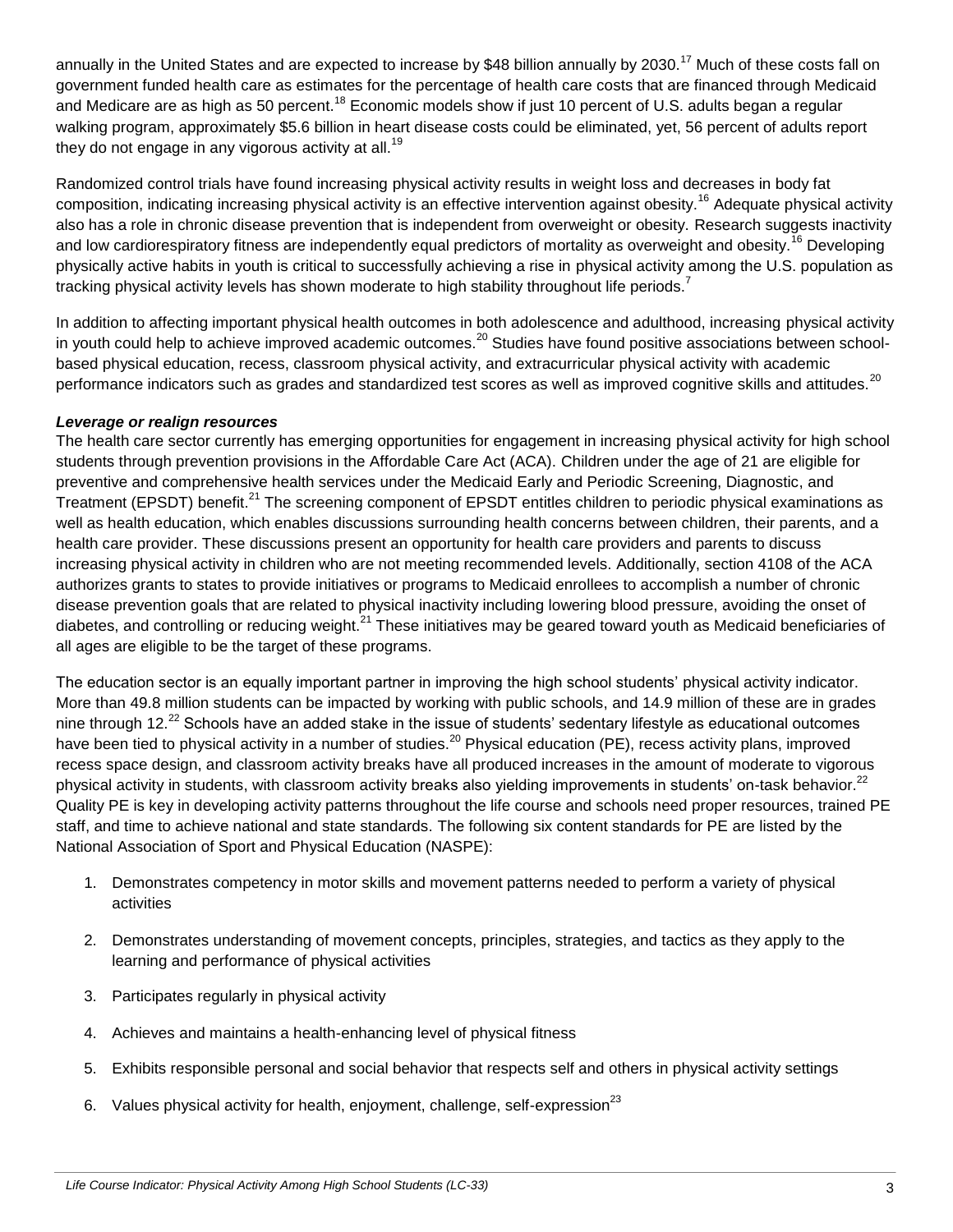Low budgets for school PE programs have become commonplace in the U.S. In 2010, the NASPE conducted the Physical Education Trends in Our Nation's Schools: A Survey of Practicing K-12 Physical Education Teachers and found the median PE budget for schools in the U.S. is only \$764 per school year.<sup>26</sup> Schools often reduce PE programs in order to increase classroom time, assuming that this will improve academic performance measures, however, the data on physical fitness, physical activity, PE, and academic performance measures indicate this may be counterproductive.<sup>25</sup> Studies in California and Texas have shown positive relationships between physical fitness and standardized test scores.<sup>27</sup> Research and analysis by the CDC found only positive correlations or no correlations between PE, recess, classroom physical activity, and extracurricular physical activity with academic achievement measures.<sup>27</sup> The Alliance for a Healthier Generation's Healthy School Program provides a framework for promoting healthier school environments through best practices related to physical activity, healthy eating, and wellness.<sup>28</sup> Schools can enroll in the program at no cost and gain access to customized action plans and other online resources.<sup>28</sup> Funding for implementing PE and health programs identified through the Healthy School Program can be found through the [SPARK Grant-Finder Tool,](http://www.sparkpe.org/grants/grantfunding-resources) which locates grants for PE and health-related programs. In South Carolina, the Healthy Schools Program provides tools and resources for physical activity and health education at 330 schools to over 160,000 students and is funded completely through a grant from the Robert Wood Johnson Foundation.<sup>31</sup> In Florida, improvements have been made in time spent in physical and health education through the Healthy Schools Program with funding from multiple organizations and grants.<sup>31</sup> Another resource for improving PE in schools is the Presidential Youth Fitness Program, which provides a model to enhance school PE programs.<sup>30</sup> Funding is currently available for eligible schools to implement the Presidential Youth Fitness [Program](http://pyfp.org/funding/) through the year 2017.<sup>30</sup> The grant covers professional development for physical educators, fitness assessment resources and software, and awards for students who meet fitness standards through the program.<sup>30</sup>

Targeted interventions toward young females may be necessary to create equally healthy physical activity patterns among males and females. The Trial of Activity for Adolescent Girls (TAAG) was a large national study on increasing physical activity opportunities for girls and was conducted in 36 middle schools in conjunction with local universities. The TAAG intervention provided physical education, health education with physical activity homework challenges, partnerships between universities, communities, and schools to promote physical activity, and social marketing promoting an active lifestyle.<sup>24</sup> Results of evaluation of TAAG indicated an increase in physical activity programs for girls at participating schools, increased collaborations with community agencies to promote physical activity in girls, and that as girls' enjoyment of physical activity levels increased so did their perceived benefits of physical activity and self efficacy for physical activity outside of school.<sup>24</sup>

Access to recreation facilities and community physical activity programming is positively associated with physical activity in voung people.<sup>14</sup> Low-income groups typically have less access to community physical activity programming and quality, safe parks.<sup>14</sup> Efforts to increase community physical activity programming and the quality of recreation facilities, such as parks and community centers, in low-income neighborhoods may increase physical activity levels in the youth of these communities. The President's Challenge is an online resource that can be used by families and communities to boost physical activity levels. The program was originally designed for youth but now has resources, activity tools, and award recognition for people of all ages.<sup>29</sup> The goal of the President's Challenge is to help "people of all ages and abilities increase their physical activity and improve their fitness through research-based information, easy-to-use tools, and friendly motivation."<sup>29</sup> The challenge website [\(www.presidentschallenge.org\)](http://www.presidentschallenge.org/) provides free resources such as youth fitness programs, fitness challenges, activity trackers, and recognition for reaching fitness milestones.<sup>29</sup> Since the conception of the President's Challenge, over 50 million youth have been recognized for reaching fitness achievements with the help of the program. $^{29}$ 

#### *Predict an individual's health and wellness and/or that of their offspring*

Physical inactivity has been identified by the World Health Organization as the fourth leading risk factor for global mortality.<sup>6</sup> People who do not engage in at least 30 minutes of moderate intensity physical activity are at a 20 to 30 percent increased risk of death than people who do achieve this level of activity.<sup>6</sup> Research has shown that physical activity levels impact an individual's risk for overweight/obesity, cardiovascular disease, type II diabetes, certain cancers, and many other health conditions.<sup>5,6</sup> Regular physical activity helps maintain health through improved muscular and cardio-respiratory fitness, improved bone and functional health, reduction in risk of chronic disease, and a reduction in risk of falls and fractures.<sup>6</sup> Increased physical activity has been shown to improve patients' quality of life and nutrition, reduce inflammation and depression, and decrease treatment costs and the need for hospitalization. $<sup>6</sup>$ </sup>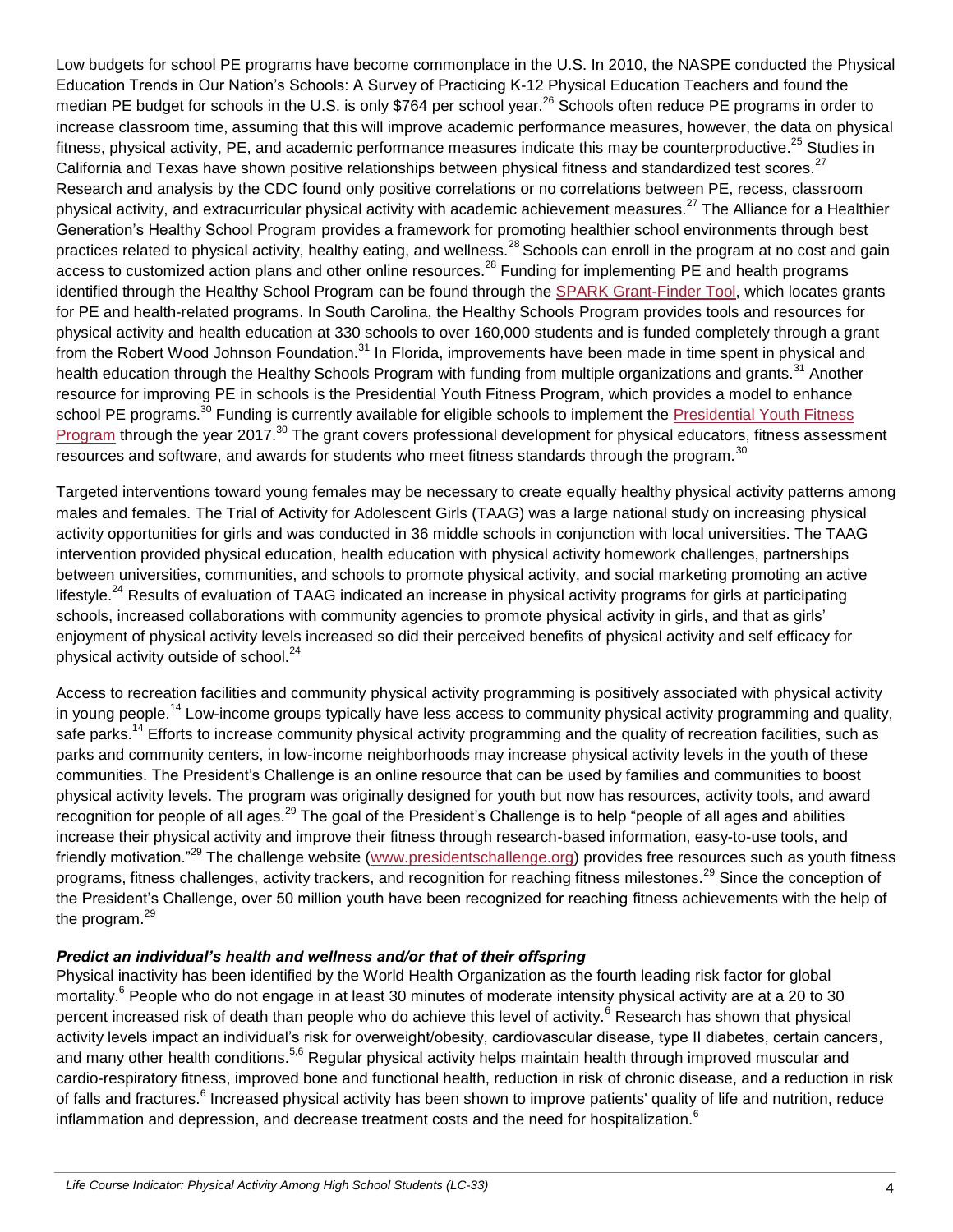Studies tracking physical activity from childhood through youth and into adulthood have found rates of physical activity in early life correlate with physical activity rates in adulthood.<sup>7</sup> In order to increase the chances that an individual will remain physically active over the life course and receive the health benefits of physical activity in each life stage, it is crucial to instill activity habits in youth. Increasing activity before a person reaches high school should help them remain active throughout their life course.

# **Data Criteria**

#### *Data availability*

The Youth Risk Behavior Surveillance System (YRBSS) monitors priority health-risk behaviors and the prevalence of obesity and asthma among youth and young adults. The YRBSS includes a national school-based survey conducted by the CDC, state, territorial, and local education and health agencies and tribal governments.

YRBSS monitors six categories of priority health-risk behaviors among youth and young adults, including behaviors that contribute to unintentional injuries and violence; sexual behaviors that contribute to unintended pregnancy and sexually transmitted diseases, including HIV infection; alcohol and other drug use; tobacco use; unhealthy dietary behaviors; and inadequate physical activity. In addition, YRBSS monitors the prevalence of obesity and asthma.

The YRBSS is administered every other year (odd years), generally in the spring semester in schools via a pencil and paper mode. The YRBSS survey contains no skip patterns. In the even-numbered years, CDC leads a process of examining and revising the questionnaire, using both expert opinion and votes from the YRBS coordinators in states. The final result is a standard questionnaire that can be modified by states to meet their needs, but modifications must be within certain parameters.: 1) the modified questionnaire must contain at least two-thirds of the original standard questionnaire, 2) questions that are added are limited to eight mutually exclusive response options, 3)the questionnaire may not have skip patterns or fill in the blanks, and 4) the questionnaire may not exceed 99 questions, and the state must retain the height and weight questions. The 2011 YRBSS included a national school-based survey conducted by CDC and 47 state surveys, six territory surveys, two tribal government surveys, and 22 local surveys conducted among students in grades nine through 12 during October 2010-February 2012. Data collected by CDC represent both public and private schools with students in grades nine through 12; data collected by states, territories, tribes, and localities represents primarily public school students.

The relevant survey question for this indicator is: "During the past seven days, on how many days were you physically active for a total of at least 60 minutes per day? (Add up all the time you spend in any kind of physical activity that increases your heart rate and makes you breathe hard some of the time.)" which is a part of the standard questionnaire.

### *Data quality*

From the available YRBSS documentation, the 2011 national YRBS school response rate was 81 percent; the student response rate was 87 percent; and the overall response rate was 71 percent. Comparisons between estimates for states and districts from the national data collection effort and the surveys collected by states, territories, tribes, and localities can be found on the CDC YRBSS website. Each jurisdiction reached a minimum site response rate of 60 percent and therefore had weighted data for that year. Weighted data allows a jurisdiction to make statements from the data that generalize to all high school students in that jurisdiction.

Studies by CDC and others indicate that data about risk behaviors can be gathered as credibly from adolescents as from adults. YRBSS performs internal reliability checks to help identify the small percentage of students who falsify their answers. To obtain truthful answers, students must perceive the survey as important and know procedures have been developed to protect their privacy and allow for anonymous participation.

A test-retest study of the 1999 version of the questionnaire found that 47 percent of items had at least "substantial" reliability, with kappa statistics of agreement of 61 percent or greater, and 93 percent of items had at least "moderate" reliability, with kappas of 41 percent or greater.<sup>1</sup> The study found no differences in reliability by gender, grade, or race/ethnicity. The study found that items related to tobacco use, alcohol and other drug use, and sexual behavior had the highest reliability. By comparison, items asking about dietary behaviors, physical activity, and other health-related topics were less reliable. A study of mode and setting using the YRBSS questions<sup>2</sup> determined that students were more likely to report risk behaviors when they took the survey at school compared with taking the survey at home.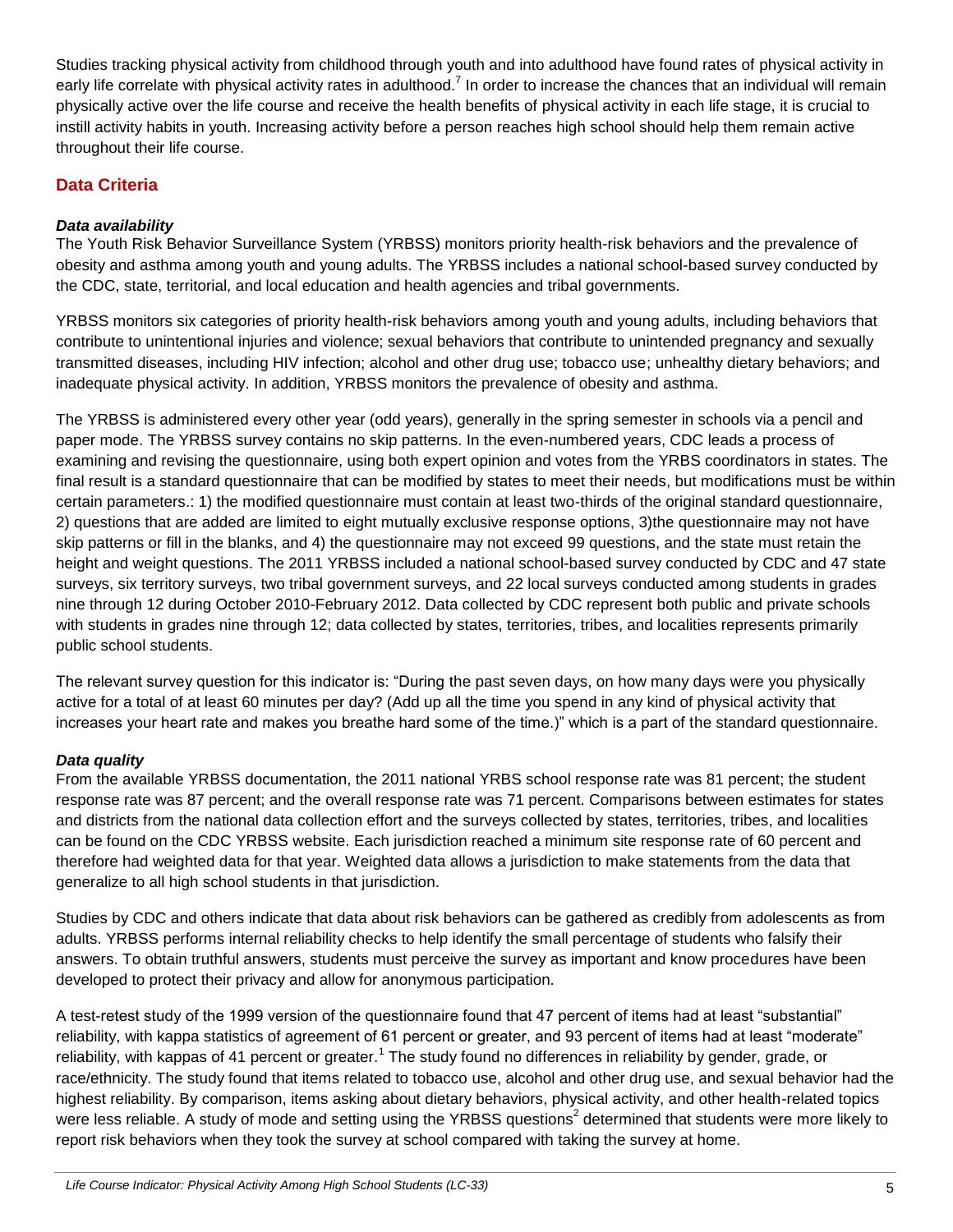#### *Simplicity of indicator*

The numerator and denominator are simple to calculate. This indicator is easy to explain and can be understood by all stakeholders.

#### **References**

- 1. Brener ND, Kann L, McManus TL, Kinchen S, Sundberg EC, Ross JG. Reliability of the 1999 Youth Risk Behavior Survey Questionnaire. Journal of Adolescent Health 2002;31:336–342
- 2. Brener ND; Eaton DK, Kann L, et al. The Association of Survey Setting and Mode with Self-Reported Health Risk Behaviors Among High School Students. Public Opinion Quarterly 2006;70:354–374
- 3. Centers for Disease Control and Prevention. *2008 Physical Activity Guidelines for Americans*. 2008. Available at: [http://www.cdc.gov/physicalactivity/everyone/guidelines/children.html Accessed May 13,](http://www.cdc.gov/physicalactivity/everyone/guidelines/children.html%20Accessed%20May%2013) 2014.
- 4. Centers for Disease Control and Prevention (CDC). *1991-2011 High School Youth Risk Behavior Survey Data.* Available at [http://apps.nccd.cdc.gov/youthonline.](http://apps.nccd.cdc.gov/youthonline) Accessed on May 13, 2013.
- 5. Durstine LJ, Gordon B, Wang Z, Luo X. Chronic disease and the link to physical activity. Journal of Sport and Health Science 2013;2:3-11.
- 6. World Health Organization. Fact sheet: Physical Activity. February 2014. Available at:<http://www.who.int/mediacentre/factsheets/fs385/en/> Accessed on May 13, 2014.
- 7. Telemara R, Xiaolin Y, Raitakari O, et al. Tracking of Physical Activity from Early Childhood through Youth into Adulthood. *Medicine & Science In Sports & Exercise* [serial online]. May 2014;46(5):955-962.
- 8. Strong WB, Malina RM, Blimke CJR, et al. Evidence based physical activity for school-age youth. Journal of Pediatrics 2005;146:732-737.
- 9. Adamo KB. Et al. [The Maternal Obesity Management \(MOM\) Trial Protocol: A lifestyle intervention during pregnancy to minimize downstream](http://www.ncbi.nlm.nih.gov/pubmed/23459089)  [obesity.](http://www.ncbi.nlm.nih.gov/pubmed/23459089) (2013) Contemp Clin Trials. Feb. 28.
- 10. Office on Women's Health, U.S. Department of Health and Human Services. Pregnancy: Staying Healthy and Safe. Washington, DC: 2010. Available from [http://womenshealth.gov/pregnancy/you-are-pregnant/staying-healthy-safe.cfm#b.](http://womenshealth.gov/pregnancy/you-are-pregnant/staying-healthy-safe.cfm#b)
- 11. Carlson J, Mignano A, Sallis J, et al. Socioeconomic Disparities in Elementary School Practices and Children's Physical Activity During School. *American Journal Of Health Promotion* [serial online]. January 2, 2014;:S47-S53.
- 12. Basch C. Physical Activity and the Achievement Gap among Urban Minority Youth. *Journal Of School Health*. October 1, 2011;81(10):626-634.
- 13. Gordon-Larsen P. Inequality in the Built Environment Underlies Key Health Disparities in Physical Activity and Obesity. [serial online]. 2006;Available from: Minority Health Archive, Ipswich, MA.
- 14. McKenzie T, Moody J, Carlson J, Lopez N, Elder J. Neighborhood Income Matters: Disparities in Community Recreation Facilities, Amenities, and Programs. *Journal Of Park & Recreation Administration*. December 2013;31(4):12-22.
- 15. Yungblut H, Schinke R, McGannon K. Views of adolescent female youth on physical activity during early adolescence. *Journal Of Sports Science & Medicine*. March 2012;11(1):39-50.
- 16. Blair S, Brodney S. Effects of physical inactivity and obesity on morbidity and mortality: current evidence and research issues. *Medicine & Science In Sports & Exercise*. November 1999;31(11 Suppl):S646-s662.
- 17. American Public Health Association. Public Health and Chronic Disease: Cost Savings and Return on Investment. Washington, DC. 2013. Available at: [http://www.apha.org/NR/rdonlyres/9A621245-FFB6-465F-8695-BD783EF2E040/0/ChronicDiseaseFact\\_FINAL.pdf \](http://www.apha.org/NR/rdonlyres/9A621245-FFB6-465F-8695-BD783EF2E040/0/ChronicDiseaseFact_FINAL.pdf%20/)
- 18. Shery B, Blanck HM, Galuska DA, Pan L, Dietz WH. Vital Signs: State-Specific Obesity Prevalence Among Adults United States, 2009. Morbidity and Mortality Weekly Report, Centers for Disease Control and Prevention, August 3, 2010, 9;1-5.
- 19. American Heart Association. American Stroke Association. Fact Sheet: Investing in Prevention Covering Preventive Services in the Medicaid Program. Available at: [http://www.heart.org/idc/groups/heart-public/@wcm/@adv/documents/downloadable/ucm\\_322234.pdf](http://www.heart.org/idc/groups/heart-public/@wcm/@adv/documents/downloadable/ucm_322234.pdf) Accessed on: May 13, 2014.
- 20. U.S. Department of Health and Human Services. & Centers for Disease Control and Prevention. The Association Between School-Based Physical Activity, Including Physical Education, and Academic Performance. *COAHPERD Journal* [serial online]. September 2010;35(2):11-20.
- 21. Sebelius, K. Report to Congress: Preventive and Obesity-Related Services Available to Medicaid Enrollees. U.S. Department of Health & Human Services. 2010. Accessed on May 13, 2013 Available at: [http://medicaid.gov/Medicaid-CHIP-Program-Information/By-Topics/Quality-of-](http://medicaid.gov/Medicaid-CHIP-Program-Information/By-Topics/Quality-of-Care/Downloads/RTC_PreventiveandObesityRelatedServices.pdf)[Care/Downloads/RTC\\_PreventiveandObesityRelatedServices.pdf](http://medicaid.gov/Medicaid-CHIP-Program-Information/By-Topics/Quality-of-Care/Downloads/RTC_PreventiveandObesityRelatedServices.pdf)
- 22. Siedentop D. National Plan for Physical Activity: Education Sector. *Journal Of Physical Activity & Health* [serial online]. November 2, 2009;6:S168- S180.
- 23. National Association for Sport and Physical Education (NASPE). Moving into the Future, National Standards for Physical Education, 2<sup>nd</sup> Edition. 2004.